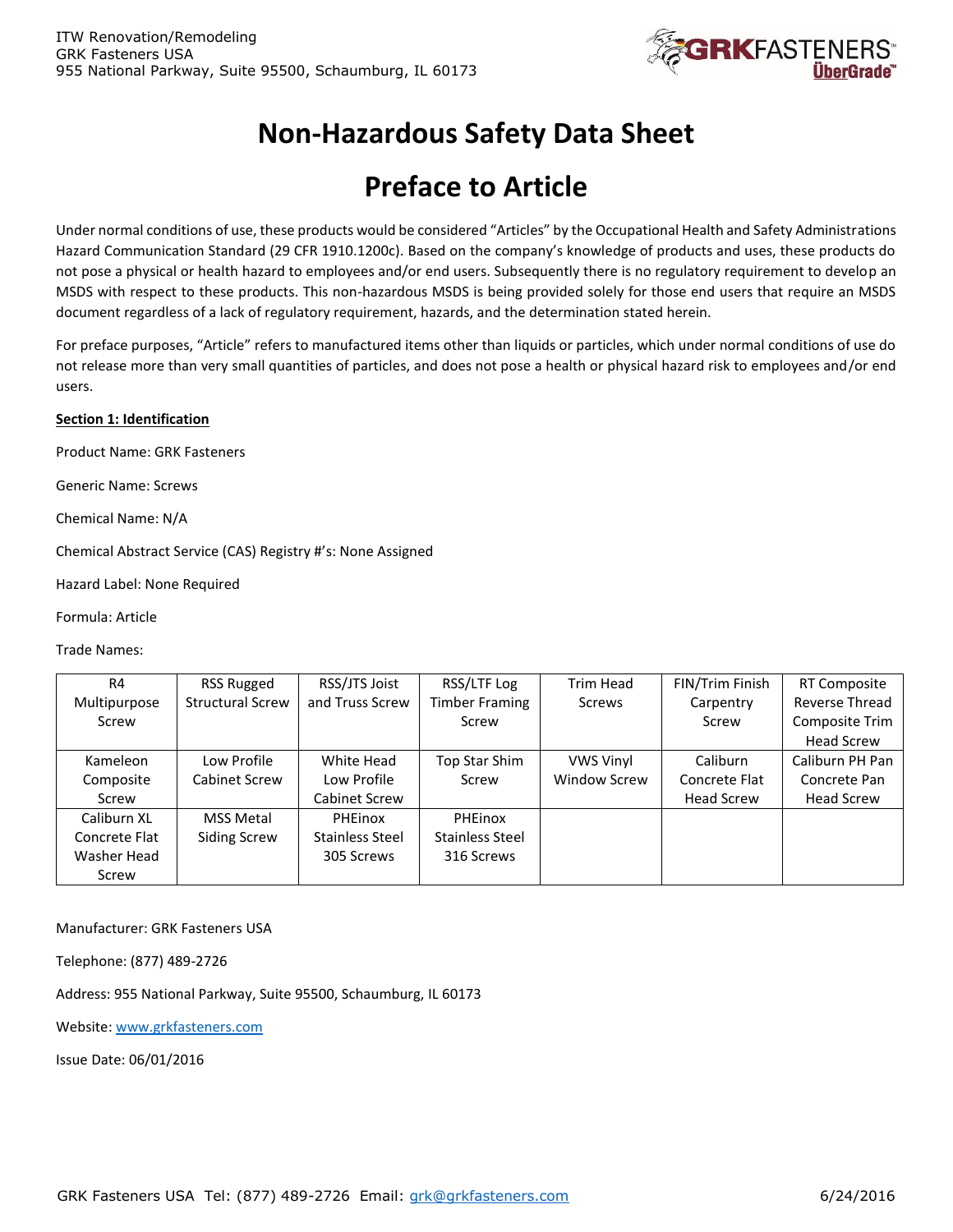

Emergency Overview: None Known

Potential Health Effects:

- Eye Contact: Be aware of possible airborne particles during installation
- Skin Contact: Zip-Tip points on screws can pose a "sharps" hazard for cuts and abrasions if not handled properly
- Inhalation: Not considered and inhalation hazard
- Ingestion: Not considered an ingestion hazard
- Systematic Effects: None Known

#### **Section 3: Composition/Information on Ingredients**

Various metals: ferrous and non-ferrous platings and coatings; the supplier is not aware of ingredients that are hazardous to health or environment when product is used as directed.

#### **Section 4: First Aid Measures**

- Inhalation:
	- $\circ$  For over exposure to airborne particulate, remove exposed person to fresh air. If breathing is difficult or has stopped, administer artificial respiration or oxygen as indicated. Seek medical attention immediately.
- Eye Contact:
	- o Flush with large amounts of clean water to remove particles. Seek medical attention if irritation persists.
- Skin Contact:
	- o Remove contaminated clothing. Wash affected areas with soap or mild detergent and water. If persistent rash or irritation occurs, seek medical attention.
- Ingestion:
	- o Not a probable route of industrial exposure. However, if ingested, seek medical attention immediately.

#### **Section 5: Fire-fighting Measures**

#### Not Applicable

#### **Section 6: Accidental Release Measures**

- Personal Precautions: Not Applicable
- Environmental Precautions: Not Applicable
- Clean-up Methods: Not Applicable
- Waste Disposal: Follow Federal, State, Provincial, and Local regulations regarding disposal. Scrap metal can be reclaimed for reuse.

# **Section 7: Handling and Storage**

Handling and Storage: No special precautions under normal use.

#### **Section 8: Exposure Controls/Personal Protection**

- Engineering Controls: Use controls to minimize dust during handling operations
- Protective Measures: Protective coatings are used on the majority of metal fasteners. This information should be considered when evaluating personal protective equipment and health risks during normal use.
- Eye Protection: Avoid contact with eyes. Safety glasses as required.
- Ingestion: Do not ingest or place metal fasteners in mouth.
- Respirator Protection: Not required in well ventilated areas.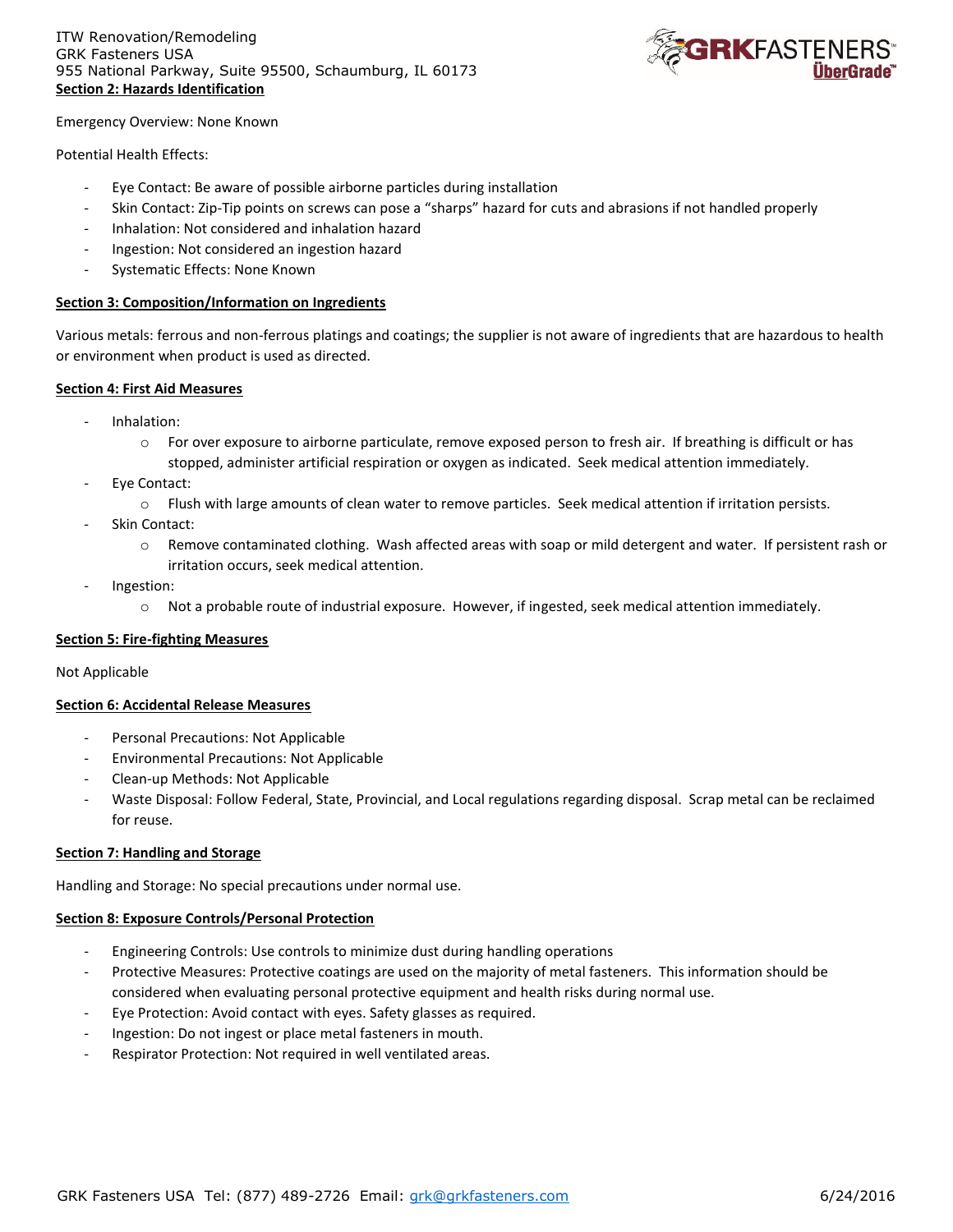#### ITW Renovation/Remodeling GRK Fasteners USA 955 National Parkway, Suite 95500, Schaumburg, IL 60173 **Section 9: Physical and Chemical Properties**



- Form: Solid
- Appearance: Various diameters and lengths
- Odor: None
- Boiling Point: Not Applicable
- Melting Point: Steel; 1426 to 1482 Celsius (2600 to 2700 Fahrenheit)
- Vapor Pressure: Not Applicable
- Vapor Density: Not Applicable
- Solubility in Water: Insoluble

# **Section 10: Stability and Reactivity**

- Stability: Stable
- Incompatibility: Strong Acids and Alkalis (Caustic Soda)
- Hazardous Decomposition: High temperature decomposition can produce fumes
- Products: Oxides of zinc, iron, nickel, and other trace elements
- Hazardous Polymerization: None Known

#### **Section 11: Toxicological Information**

- Potential Chronic Health Effects: None Known
- Miscellaneous Toxicological Information: None Known
- Conditions Aggravated by Exposure: None Known

#### **Section 12: Ecological Information**

- Ecotoxicity: No known effects or critical hazards
- Chemical Fate Information: No data available

#### **Section 13: Disposal Considerations**

- Disposal: Dispose in accordance with applicable Federal, State, Provincial, and Local government regulations. Steel scrap should be recycled whenever possible.

# **Section 14: Transport information**

- DOT/TDG: Not regulated for transport
- IATA: Not regulated for transport
- IMO: Not regulated for transport

# **Section 15: Regulatory Information**

- U.S. Regulations
	- o Federal Regulations:
		- The Occupational Safety and Health Administration (OSHA), National Toxicology Program (NTP), International Agency for Research on Cancer (IARC), and the American Conference of Governmental Industrial Hygienists (ACGIH) have not classified this product as a carcinogen.
	- o Environmental Regulations:
		- **This product is not regulated by the Environmental Protection Agency (EPA) under the Superfund** Amendments and Reauthorization Act (SARA, Title III); the comprehensive Environmental Response, Compensation, and Liability Act (CERLA), or the Toxic Substance Control Act (TSCA).
	- o U.S. State Regulations:
		- California The Safe Drinking Water and Toxic Enforcement Act of 1986; this product may contain elements deemed by the State of California to cause cancer, birth defects, or other reproductive harm.